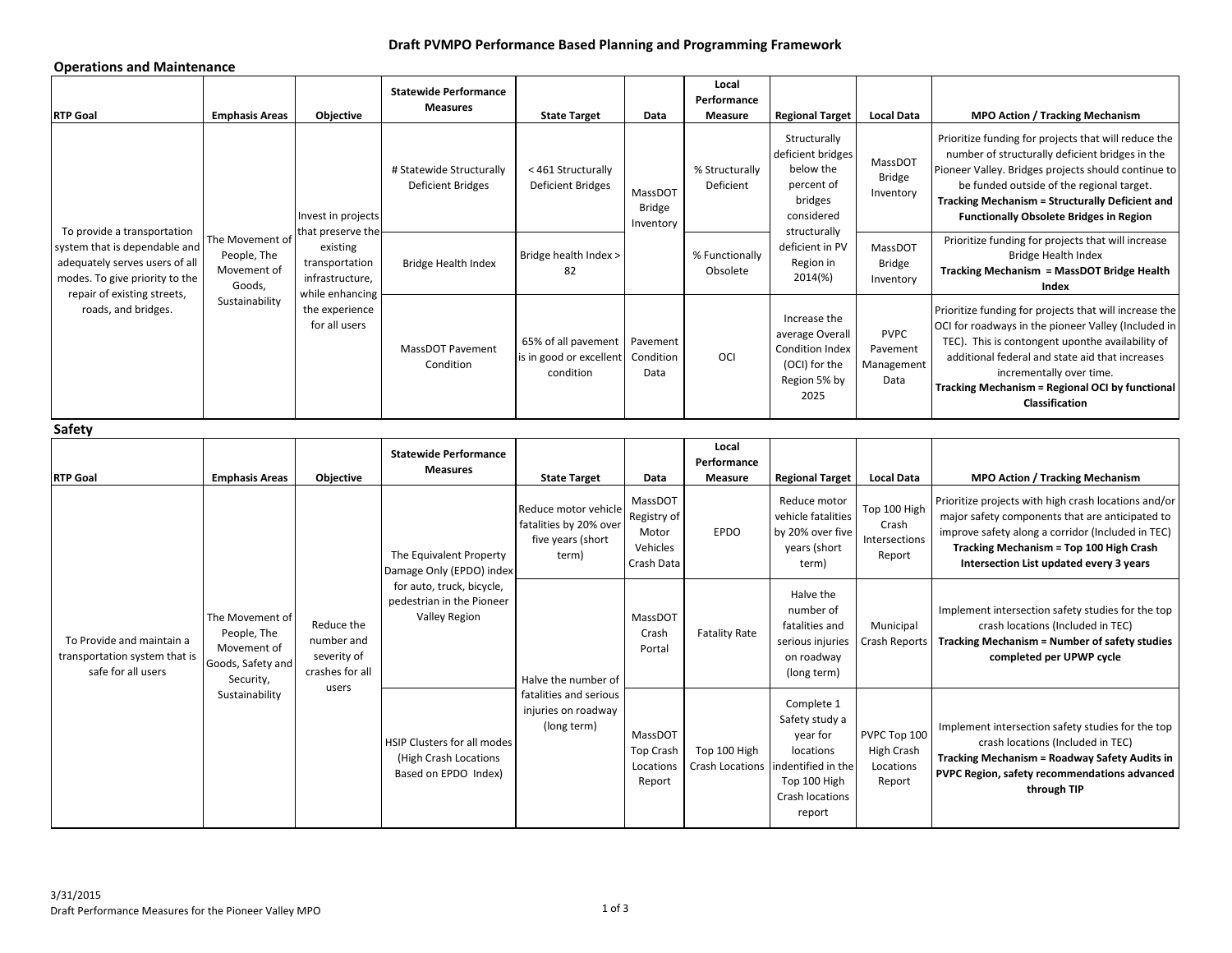### **Draft PVMPO Performance Based Planning and Programming Framework**

#### **Congestion**

| -----------                                                                                                                                                                 |                                                                                                      |                                                                   |                                                                                                                                                                  |                                                                                 |                            |                                                              |                                                                                                                                                                                                                  |                                              |                                                                                                                                                                                 |
|-----------------------------------------------------------------------------------------------------------------------------------------------------------------------------|------------------------------------------------------------------------------------------------------|-------------------------------------------------------------------|------------------------------------------------------------------------------------------------------------------------------------------------------------------|---------------------------------------------------------------------------------|----------------------------|--------------------------------------------------------------|------------------------------------------------------------------------------------------------------------------------------------------------------------------------------------------------------------------|----------------------------------------------|---------------------------------------------------------------------------------------------------------------------------------------------------------------------------------|
| <b>RTP Goal</b>                                                                                                                                                             | <b>Emphasis Areas</b>                                                                                | Objective                                                         | <b>Statewide Performance</b><br><b>Measures</b>                                                                                                                  | <b>State Target</b>                                                             | Data                       | Local<br>Performance<br>Measure                              | <b>Regional Target</b>                                                                                                                                                                                           | <b>Local Data</b>                            | <b>MPO Action / Tracking Mechanism</b>                                                                                                                                          |
| Identify, evaluate, and implement<br>transportation performance<br>measures that enhance the safety<br>and efficiency of the movement of<br>people, goods, and information. | Safety and<br>Security, The<br>Movement of<br>People, The<br>Movement of<br>Goods,<br>Sustainability | Reduce Delay for<br>all modes                                     | Vehicle hours of Delay<br>(daily, annual), Speed<br>Index, Travel Time Index,<br>Volume to Capacity Ratio,<br>Project vehicle hours of<br>delay (daily, annual), | Maintain average<br>driver delay at or<br>below 4.8 hours of<br>delay/1,000 VMT | Model,<br>NRIX, CMP        | Congestion<br>Severity Ranking<br>(CMP) Travel<br>Time Index | Maintain<br>average driver<br>delay at or below<br>4.8 hours of<br>delay/1,000 VMT                                                                                                                               | <b>CMP Data</b><br>collection,<br>UPWP, FDR  | Prioritize projects studied as part of the CMP, and<br>UPWP (Included in TEC)<br>Tracking Mechanism = CMP Listing updated every<br>4 years                                      |
|                                                                                                                                                                             |                                                                                                      | Expand the<br>on/off Road<br>bicycle and<br>pedestrian<br>network | New Miles of sidewalk,<br>New miles of bicycle<br>facilities (lanes, five-foot<br>shoulders, paths)                                                              |                                                                                 |                            | <b>Top Regional</b><br>Bottleneck                            | Fund 1<br>congestion<br>improvement<br>project through<br>the TIP every 5<br>years. Complete<br>1 congestion<br>study per year<br>for locations<br>identified in the<br>CMP / Top<br><b>Bottleneck</b><br>Report |                                              | Prioritize projects studied as part of the Top<br>Bottlenecks Report, and UPWP (Included in TEC)<br><b>Tracking Mechanism = Top Bottlenecks Report</b><br>updated every 4 years |
|                                                                                                                                                                             |                                                                                                      |                                                                   |                                                                                                                                                                  |                                                                                 |                            | Bicycle<br>Condition Index<br>(BCI)                          | Increase the<br>total mileage of<br>on road facilities<br>by 10% by 2025                                                                                                                                         | <b>BCI</b> analysis,<br>Roadway<br>inventory | Prioritize projects that include bicycle<br>accommodations (Included in TEC)<br>Tracking Mechanism = on and off road bicycle<br>and pedestrian network mileage                  |
|                                                                                                                                                                             |                                                                                                      | Improve the<br>Public<br>Transportation<br>System                 | efficiency of the Vehicle peak load points by<br>line, Vehicle loads by key<br>bus routes                                                                        |                                                                                 |                            | On time<br>performance,                                      | To be<br>coordinated with<br>the RTAs                                                                                                                                                                            | PVTA/PVPC<br>system<br>analysis              | Prioritize projects that include transit amenities<br><b>Tracking Mechanism = Number of new transit</b><br>amenities implemented through the TIP                                |
| <b>Green House Gas / Air Quality</b>                                                                                                                                        |                                                                                                      |                                                                   |                                                                                                                                                                  |                                                                                 |                            |                                                              |                                                                                                                                                                                                                  |                                              |                                                                                                                                                                                 |
| <b>RTP Goal</b>                                                                                                                                                             | <b>Emphasis Areas</b>                                                                                | Objective                                                         | <b>Statewide Performance</b><br><b>Measures</b>                                                                                                                  | <b>State Target</b>                                                             | Data                       | Local<br>Performance<br>Measure                              | <b>Regional Target</b>                                                                                                                                                                                           | <b>Local Data</b>                            | <b>MPO Action / Tracking Mechanism</b>                                                                                                                                          |
| To minimize the transportation<br>related adverse impacts to air,<br>land, and water quality and strive                                                                     | Safety and<br>Security, The<br>Movement of<br>People, The<br>Movement of                             | Reduce GHG's<br>resulting from<br>the                             | GHG, VOC, NOX, CO, PM                                                                                                                                            | Reduce GHG from the<br>transportation sector                                    | <b>CMAQ</b><br>Analysis/ML | <b>GHG</b> tracking<br>with Picarro<br>Analyzer              | <b>Reduce GHG</b><br>from the<br>transportation<br>sector 25% by<br>2020 and 80% by<br>2050                                                                                                                      | Local GHG<br>Data<br>Collection              | Prioritize projects with components that could<br>improve air quality (Included in TEC)<br><b>Tracking Mechanism = Net GHG reduction per TIP</b><br>year                        |

Goods, The Movement of Information, Sustainability

transportation system

to improve environmental conditions at every opportunity 25% by 2020 and 80% by 2050

odel

CMAQ Analysis

Construct at least 1 Project that has been identified as improving AQ per TIP Year

CMAQ Analysis / FDR

Prioritize projects with components that could improve air quality (Included in TEC) **Tracking Mechanism = CMAQ project completed through TIP**